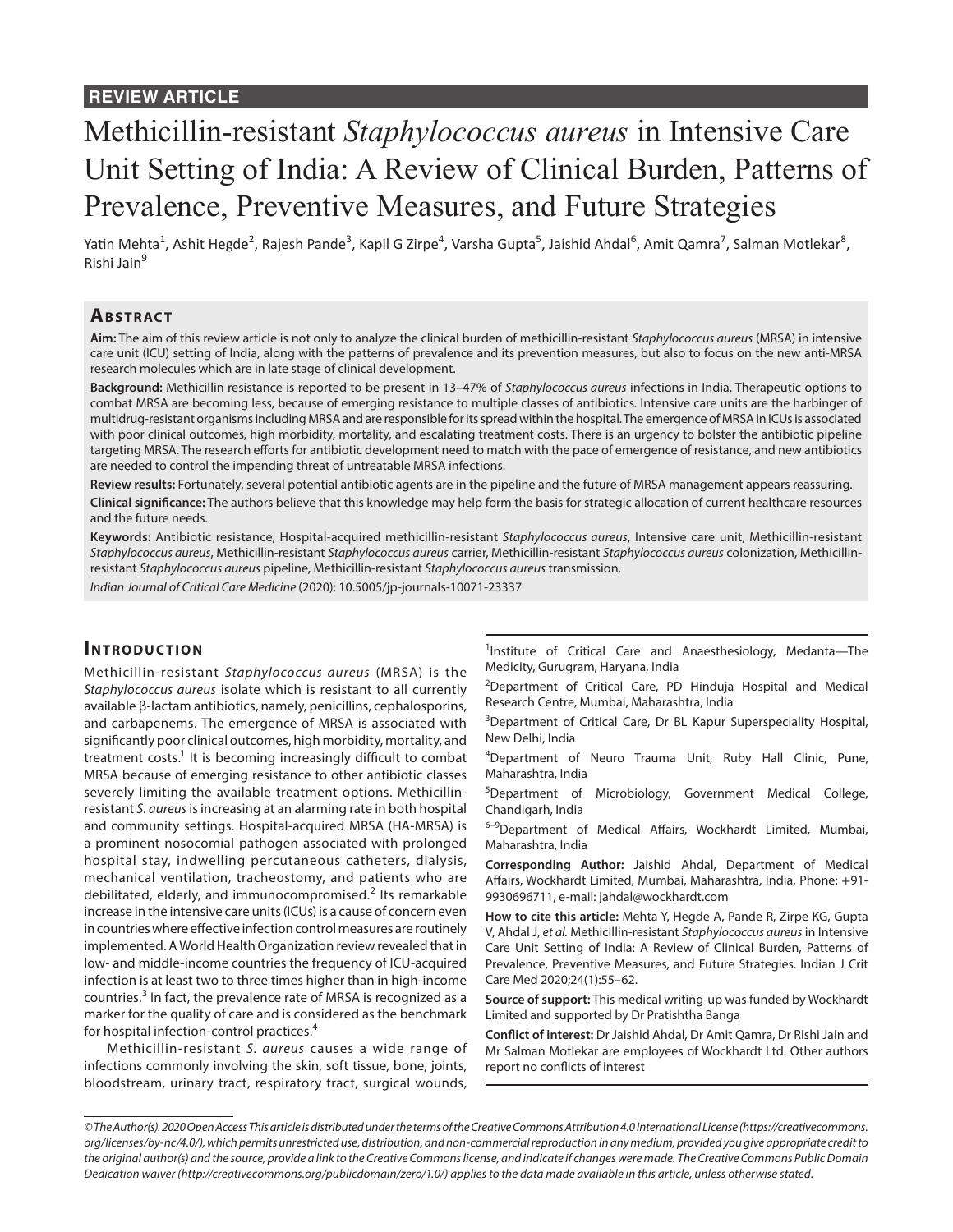and device-associated infections such as indwelling catheters or prosthetic devices. Its range of clinical manifestations include common skin and soft tissue infection (SSTI) boils, carbuncles, impetigo, cellulitis, and wound infections to the more serious manifestations such as ventilator-associated pneumonia, community-acquired pneumonia, necrotizing pneumonia, necrotizing fasciitis, and sepsis.<sup>5</sup> Methicillin-resistant *S. aureus* can thrive for months in a hostile environment and is thereby transmitted from surfaces long after it is initially deposited. A battery of potent virulence factors contribute to the success of *S. aureus* as a pathogen, including its capacity to persist as a commensal, frequently developing resistance to multiple antimicrobial agents and its multiple virulence determinants.<sup>6</sup> It spreads through crossinfection from colonized patient-contaminated environmental surfaces and the colonized healthcare workers (HCWs) who act as reservoirs for the spread of MRSA to other patients, other HCWs, and the community. The major drivers of the emergence of MRSA resistance include the following:<sup>7</sup>

- Wide availability of antibiotics in India
- Inappropriate and irrational antibiotic use
- Ease of purchasing antibiotics in India
- Suboptimal dosage of antibiotics (and discontinuation of antibiotics by patients on resolution of symptoms)
- Inappropriate administration of antibiotics
- Frequent self-medication by patients.

Furthermore, health sector in India is under-resourced, which leads to conditions favorable for perpetuation of drug resistance.

The scope of this literature review article is HA-MRSA, with a focus on the ICU infections. The authors believe that knowledge pertaining to its prevalence, risk factors, and emerging treatment modalities may help form the basis for strategic allocation of the healthcare resources, at present and in the future. The objectives of this review article are as follows:

- To review the clinical burden of MRSA in ICU setting in India
- To understand the patterns of prevalence
- To review knowledge on prevention measure of MRSA in the ICU setting, and
- To gauge the ongoing research aimed at combatting the impending rise of MRSA

# **EVOLUTION OF MRSA**

Methicillin was developed in the late 1950s and is a semisynthetic derivative of penicillin. It was developed by modifying the penicillin structure which conferred resistance to penicillinase. The mechanism of methicillin is inhibition of bacterial cell wall synthesis, like other penicillins. Methicillin-resistant *S. aureus* isolates were notified within 1 year of its introduction. Since then, the introduction of other antibiotics has provided a selective pressure for the evolution of new and diverse MRSA clones. In 1968, the United States recorded the first outbreak of MRSA and soon thereafter resistant strains were recovered from other parts of the world. Since 1987, the prevalence of MRSA is reported to have increased close to 25-fold in the ICUs of the United States.

Some theories have been proposed for evolutionary descent and population biology of MRSA. Robinson et al.<sup>8</sup> have postulated that all the major MRSA clones could have evolved from one common ancestor, *S. aureus* phage type 80/81. Kreiswirth et al.9 proposed a similar theory of single ancestral origin of *S. aureus*

strain that acquired *mecA*, but few other studies<sup>10</sup> have shown that some MRSAs are very divergent, implying that SCC*mec* has been transferred between different *S. aureus* lineages. Enright et al.<sup>11</sup> demonstrated that MRSA clones evolved from five different groups of related genotypes or clonal complexes, each arising from a distinct ancestral genotype. The drug resistance of MRSA still continues to evolve. Historically, this infection was confined only to the healthcare setting, then the community-acquired MRSA emerged, and the current status is that the boundary between hospital-onset and community-acquired MRSA infections has become blurred.

# **PREVALENCE OF MRSA IN THE ICUS OF INDIA**

Methicillin-resistant *S. aureus* is associated with poor clinical outcomes in ICUs. It poses a significant burden on hospital infection control practices. Furthermore, the ICU is a critical place for the wider dissemination of MRSA, since patients are admitted from and discharged to different healthcare settings such as wards and other hospitals. Methicillin resistance is reported to be 13–47% of *S. aureus* infections in India. Patients in an ICU, especially a surgical ICU, have wounds, drains, and invasive monitoring devices that cause skin breach which further increases the risk of developing infections. Additionally, impaired neutrophil properties due to conditions such as chronic liver disease, diabetes, or steroid therapy may render these patients susceptible to MRSA. Furthermore, specific defects associated with granulocyte function, such as decreased chemotaxis and impaired phagocytosis-associated burst activity, have been documented with liver disease and diabetes. Table 1 shows the prevalence of MRSA (as a percentage of all *S. aureus* infections) in ICUs reported by different studies in India. Different rates reported from different regions may be due to varying proportions of underlying condition: for instance, MRSA rates are reportedly higher in oncology patients owing to higher antibiotic usage, differing local infection control practices, and pathogenspecific characteristics of the circulating clones. Table 2 depicts the percentage of MRSA isolates from various clinical specimens reported by studies in India.

## **MRSA TRANSMISSION**

The potential agents for MRSA transmission are colonized HCWs and contaminated hand-touch surfaces.27 The main mode of transmission is through direct contact with discharge, soiled areas, wounds, or physical contact with MRSA-afflicted patients, carriers, and their environment. Factors increasing the chances of transmission are close skin-to-skin contact, breaks in the skin (indwelling catheters or wounds), crowded ICUs, and poor personal hygiene. In the resourcepoor settings such as India, MRSA poses a serious threat whereby the associated morbidity and mortality are more than that seen in resource-rich setting of the developed nations. When an infection occurs after a breach of the body's defence of the skin, the pathogen is often endogenous. *Staphylococcus aureus* from a nasal colonization can be transferred to skin and other body areas. Hence, colonization with MRSA often precedes infection by MRSA. The connection between transmission of MRSA from an exogenous source via hands, equipment, and the hospital environment and subsequent endogenous carriage of MRSA is the primary consideration of infection prevention and control consideration for the elimination of MRSA transmission in hospital setting.<sup>28</sup>

Data pertaining to MRSA transmission dynamics continue to be scarce. An Indian study explored the MRSA transmission dynamics

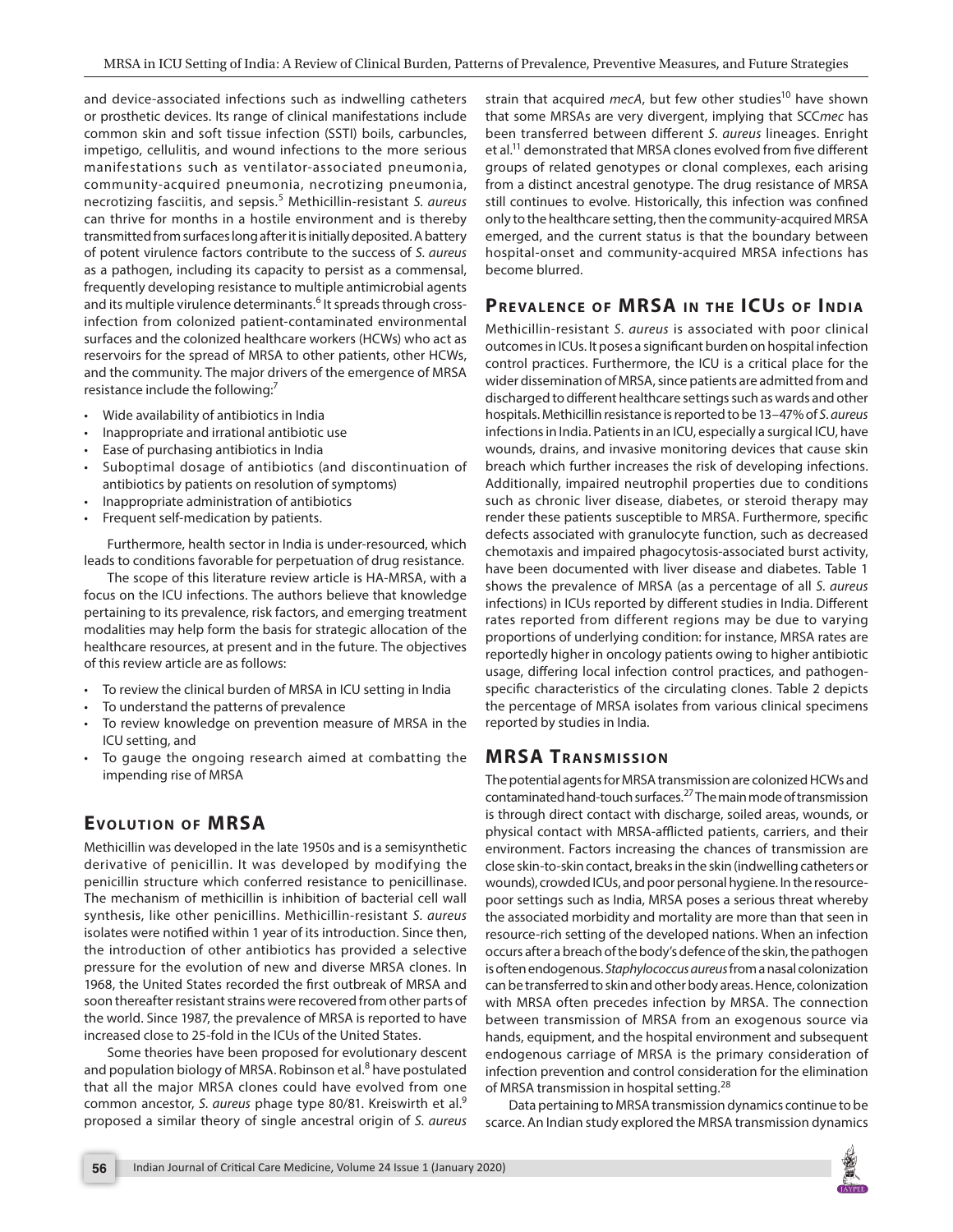| Serial number | Region                          | Year | Study design       | Sample size | Prevalence (%)                                        | Author                                          |
|---------------|---------------------------------|------|--------------------|-------------|-------------------------------------------------------|-------------------------------------------------|
|               | Pan India                       | 2008 | Retrospective      | 13,975      | 43                                                    | INSAR Group <sup>12</sup>                       |
|               | Pan India                       | 2009 | Retrospective      | 12,335      | 47                                                    |                                                 |
| 3             | Delhi                           | 2010 | Surveillance       |             | 43                                                    | Wattal et al. <sup>13</sup>                     |
| 4             | Punjab                          | 2012 |                    | 248         | 20.7                                                  | Jindal et al. <sup>14</sup>                     |
| 5             | Punjab                          | 2013 |                    | 248         | 13                                                    |                                                 |
| 6             | Bengaluru                       | 2013 | Prospective        | 70          | 23                                                    | Eshwara et al. <sup>15</sup>                    |
|               | Chennai                         | 2010 | Retrospective      |             | 40-50 of all Staphylococcus<br><i>aureus</i> isolates | Gopalakrishnan and<br>Sureshkumar <sup>16</sup> |
| 8             | Punjab                          | 2013 | Prospective        | 400         | 22.5                                                  | Datta et al. <sup>17</sup>                      |
| 9             | <b>Tamil Nadu</b>               | 2006 | Retrospective      | 906         | 31.1                                                  | Rajaduraipandi et al. <sup>18</sup>             |
| 10            | Mumbai, Delhi, and<br>Bengaluru | 1996 | Surveillance study | 13,610      | 32                                                    | Mehta et al. <sup>19</sup>                      |

**Table 1:** Prevalence of MRSA infection in ICUs in India

MRSA, methicillin-resistant *Staphylococcus aureus*; ICU, intensive care unit

| Table 2: Percentage of MRSA isolates from various clinical specimens reported by studies in India |  |  |  |
|---------------------------------------------------------------------------------------------------|--|--|--|
|                                                                                                   |  |  |  |

| Clinical<br>specimen | Tsering et al. <sup>20</sup><br>(Sikkim)<br>$(n = 827)$ 2011<br>(%) | Tiwari et al. <sup>21</sup><br>(Bhubaneshwar)<br>$(n = 204)$ 2011<br>(%) | Khan et al. <sup>22</sup><br>(Lucknow)<br>$(n = 350)$ 2017<br>(%) | Arora et al. <sup>23</sup><br>(Punjab)<br>$(n = 6,743)$ 2010<br>(%) | Pai et al. $^{24}$<br>(Mangaluru)<br>$(n = 237)$ 2010<br>(%) | Kaur et al. <sup>25</sup><br>(Pune)<br>$(n = 335)$ 2015<br>(%) | INSAR study <sup>26</sup><br>$(n = 26,310)$<br>2013(%) |
|----------------------|---------------------------------------------------------------------|--------------------------------------------------------------------------|-------------------------------------------------------------------|---------------------------------------------------------------------|--------------------------------------------------------------|----------------------------------------------------------------|--------------------------------------------------------|
| Pus                  | 27.05                                                               | 45                                                                       | 24                                                                | 51.2                                                                | 27.07                                                        | 13.56                                                          | 40                                                     |
| Blood                | 50                                                                  | $\overline{\phantom{0}}$                                                 | 4.29                                                              | 31.6                                                                | 22.22                                                        | 5.56                                                           | 48                                                     |
| Urine                | 45.83                                                               | 20.5                                                                     | 43.71                                                             | 10.8                                                                | 42.8                                                         | 5.32                                                           | 52                                                     |
| Sputum               | 56.52                                                               |                                                                          | 11.14                                                             | 0.02                                                                | 29.4 (respiratory<br>samples)                                | 7.69                                                           | 41 (respiratory<br>samples)                            |
| Throat               | 41                                                                  |                                                                          |                                                                   |                                                                     |                                                              |                                                                |                                                        |

MRSA, methicillin-resistant *Staphylococcus aureus*

in ICU using mechanistic statistical models. Methicillin-resistant *S. aureus* infection data were collected for 50 months retrospectively. A total of 72 MRSA infections were observed during this study period, corresponding to an average of 1.44 cases/month, and nearly 78% of these infections were nosocomial. Only 4.2% of the patients were MRSA-positive when admitted. The transmission rate was estimated to be 0.094/day using the structured hidden Markov model. Thus, high transmission rates are prevalent in ICUs in India. Another method of measuring transmission is MRSA ICU-acquisition rates, which are calculated as the total number of imported or ICUacquired cases divided by the total number of ICU admissions over the same time period, respectively. Koessler et al.<sup>29</sup> reported an MRSA acquisition rate of 3.8% during the hospital stay.

## **CARRIAGE STATUS AMONG HCWS OF INDIA**

Healthcare providers working in proximity with MRSA-infected patients are colonized in the course of their work. Methicillinresistant *S. aureus* colonization is the most important risk factor for subsequent MRSA infection. Furthermore, if MRSA carriage is present at more than one site, then it strongly predicts the development of MRSA infection during ICU admission. Methicillinresistant *S. aureus* carriage rates among professionally exposed individuals can diminish the efficacy of hospital infection control programs.

Due to the opportunistic nature of *S. aureus*, carriage may evolve into a wide range of infections. Singh et al. $30$  reported carriage rates from North India and showed a higher proportion of MRSA carriage among the nurses (73.3%) as compared with laboratory technicians, doctors, and ward attendants, although the difference between these groups was statistically insignificant. This finding is similar to the result reported by Kalyani et al.<sup>31</sup> Furthermore, a study from Northeast India<sup>32</sup> showed that carriage rates were highest from the orthopedics department, followed by those in the surgery and the gynecology departments.

The incidence of nasal carriage among HCWs as reported by various studies from India is enumerated in Table 3. The high carriage rates reported from India reflect the irrational usage of antimicrobials in our community.

#### **RISK FACTORS FOR MRSA**

Effective control of MRSA infection necessitates a thorough knowledge and analysis of its risk factors. This knowledge can also help guide the empirical antibiotic choices, enhance infection control, prevent delay in prescribing the suitable antibiotic, thereby reducing mortality and morbidity in the ICU. It also prevents overuse of empirical broad-spectrum antibiotics which can perpetuate MRSA and contribute to antibiotic-related complications. Callejo-Torre et al.<sup>37</sup> had reported in a multicenter cohort study of 69,894 patients that the risk factors on ICU admission included male gender, urgent surgery, trauma critical patient, immunosuppression, admitted from other ICUs, hospital ward or long-term facility, and SSTI. However, they also mentioned that clinical and demographic risk factors should not be used to accurately prescribe empirical anti-MRSA treatment.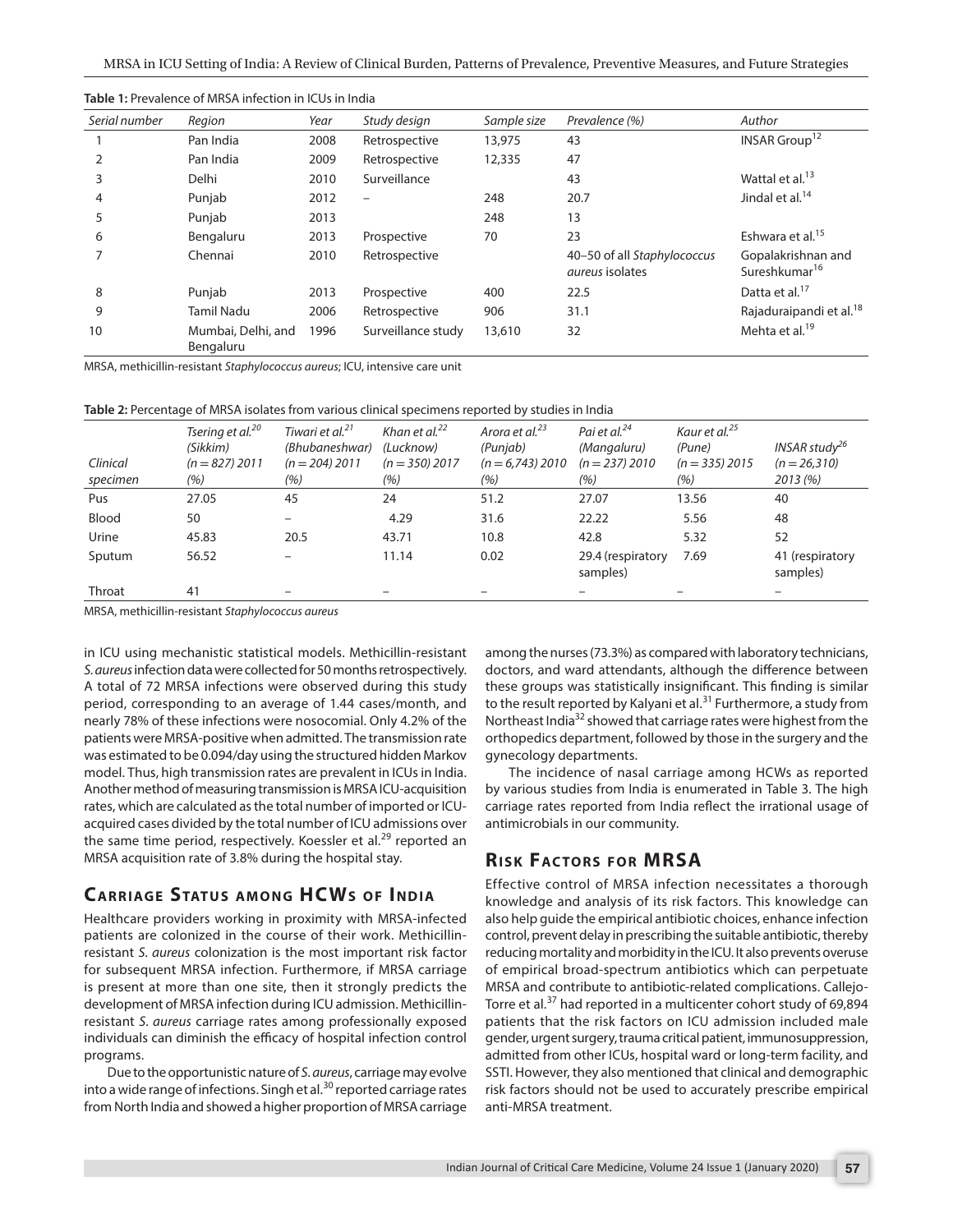| Serial number  | Region      | Year | Sample size | Carriage prevalence (%) | Author                                   |
|----------------|-------------|------|-------------|-------------------------|------------------------------------------|
|                | Punjab      | 2017 | 200         | 7.5                     | Singh et al. $30$                        |
|                | Assam       | 2013 | 315         | Males-54.28             | Rongpharpi et al. <sup>32</sup>          |
|                |             |      |             | Females-45.71           |                                          |
| 3              | South India | 2009 | 200         | 1.8                     | Mathanraj et al. <sup>33</sup>           |
| $\overline{4}$ | Madurai     | 2009 | 100         | 13                      | Vinodhkumaradithyaa et al. <sup>34</sup> |
| 5              | Manipal     | 2005 | 205         | 22                      | Shobha et al. <sup>35</sup>              |
| 6              | Mangaluru   | 2013 | 200         | 2.5                     | Radhakrishna et al. <sup>36</sup>        |

**Table 3:** Incidence of nasal carriage among HCWs as reported by various studies from India

HCW, healthcare worker

A dose–effect relationship has been established between the prescription of antimicrobial drugs and MRSA infections.38 Having said that, the local epidemiology and resistance profile of bacteria causing infections is important while making the choice of empirical antibiotics. Following is the list of risk factors for developing MRSA infections:

- Compromised immune system
- **Infants**
- **Elderly**
- Chronically ill
- **Burn survivors**
- Organ transplant recipients
- Cancer patients receiving chemotherapy agents
- Steroid users
- Diabetic patients
- Intravenous drug users
- HIV
- Length of stay in hospital
- Exposure to antibiotics
- Exposure to people infected with MRSA
- Duration of hospitalization in ICU
- Simultaneous MRSA colonization in another patient in the ICU
- Prior use of antibiotics
- Presence of central line
- Breech in skin continuity and skin lesions
- **Smokers**
- Illicit drug users
- COPD
- Liver disease
- Patients who had received inpatient antibiotics within the past 3 months.

# **ANTIBIOTIC RESISTANCE PATTERNS AMONG MRSA IN INDIA**

The resistance patterns of prevalent MRSA strains in any setup are liable to continuous changes over a period, owing to changes in antibiotic prescription patterns, infection control measures, and awareness among HCWs. As a result of increasing antibiotic pressure in hospitals, new strains with higher antibiotic resistance emerge and they replace the previous strains. Different patterns of antibiotic resistance have been reported from different regions of India. Table 4 depicts the antibiotic resistance rates (percentage) of MRSA as reported from India.

Arora et al. $^{23}$  reported the percentage of multidrug-resistant (MDR) strains among MRSA to be 73%. In the various reports from different parts of India, the burden of such strains ranged from 23.2% to 63.6%.

When linezolid was launched, researchers predicted that resistance would never develop to this molecule owing to its unique mechanism of action (prevention of 50S subunit of prokaryotic ribosome to complex with the 30S initiation complex, thus inhibiting protein synthesis at the initiation step). But Rajaduraipandi et al.<sup>18</sup> reported 2.4% of linezolid-resistant *S. aureus* from South India in 2006. Furthermore, Thool et al. $42$  reported a 24% incidence of linezolid resistance in the orthopedic patients (12 of 50 patients), which reflected the nosocomial spread and abuse of this antibiotic. Similarly, multiple studies across India have also reported linezolid resistance among enterococcus.<sup>43</sup> The highly emerging resistance of linezolid is a matter of great concern as it was considered to be the last resort for MDR bacteria. On similar lines, high resistance to vancomycin has been reported from different parts of the country. A study conducted in Northeast India<sup>44</sup> evaluating 827 clinical specimens (including pus, sputum, urine, blood, and throat) screened for MRSA reported high resistance to vancomycin (79.83% resistant) as well as imipenem (64.60% resistant).

D'Souza et al.<sup>45</sup> performed antibiotic susceptibility testing and correlated it with SCC*mec* characterization. They found that of the SCC*mec* III strains, 38% were MDR and the rest were susceptible only to chloramphenicol, rifampin, vancomycin, and linezolid. Among the SCC*mec* IV strains, 83% were susceptible to many antimicrobial classes, and the rest were susceptible to three classes, none of them being MDR. Among the SCC*mec* V strains, 64% were susceptible to many antimicrobial classes, 24% were susceptible to three classes, and 12% were MDR. Furthermore, as community and hospital strains intermingle, there is a growing concern that highly virulent community strains that affect healthy individuals will become less susceptible to antibiotics.

# **CURRENT THERAPEUTIC APPROACH**

Havey et al.<sup>46</sup> identified in their retrospective cohort study (*n* = 100) that infection with *S. aureus* was one of the predictors of prolonged duration of treatment among ICU admitted patients who have bloodstream infections. The virulence determinants of MRSA have continually evolved, and hence the surveillance of clinical and microbiological parameters have become an essential component of infection control practices including the choice of empirical antibiotic. The factors driving the choice of antibiotic in treating MRSA include comorbidities, allergies, local epidemiology, antibiotic susceptibility pattern, safety of antibiotic, and drug interactions.

Antibiotic selection must be based on host, microbiological, and pharmacological factors. Institution-specific data, such as susceptibility patterns and local antibiotic use, also need to be evaluated. The antimicrobial therapy should be individualized based upon culture and sensitivity results.

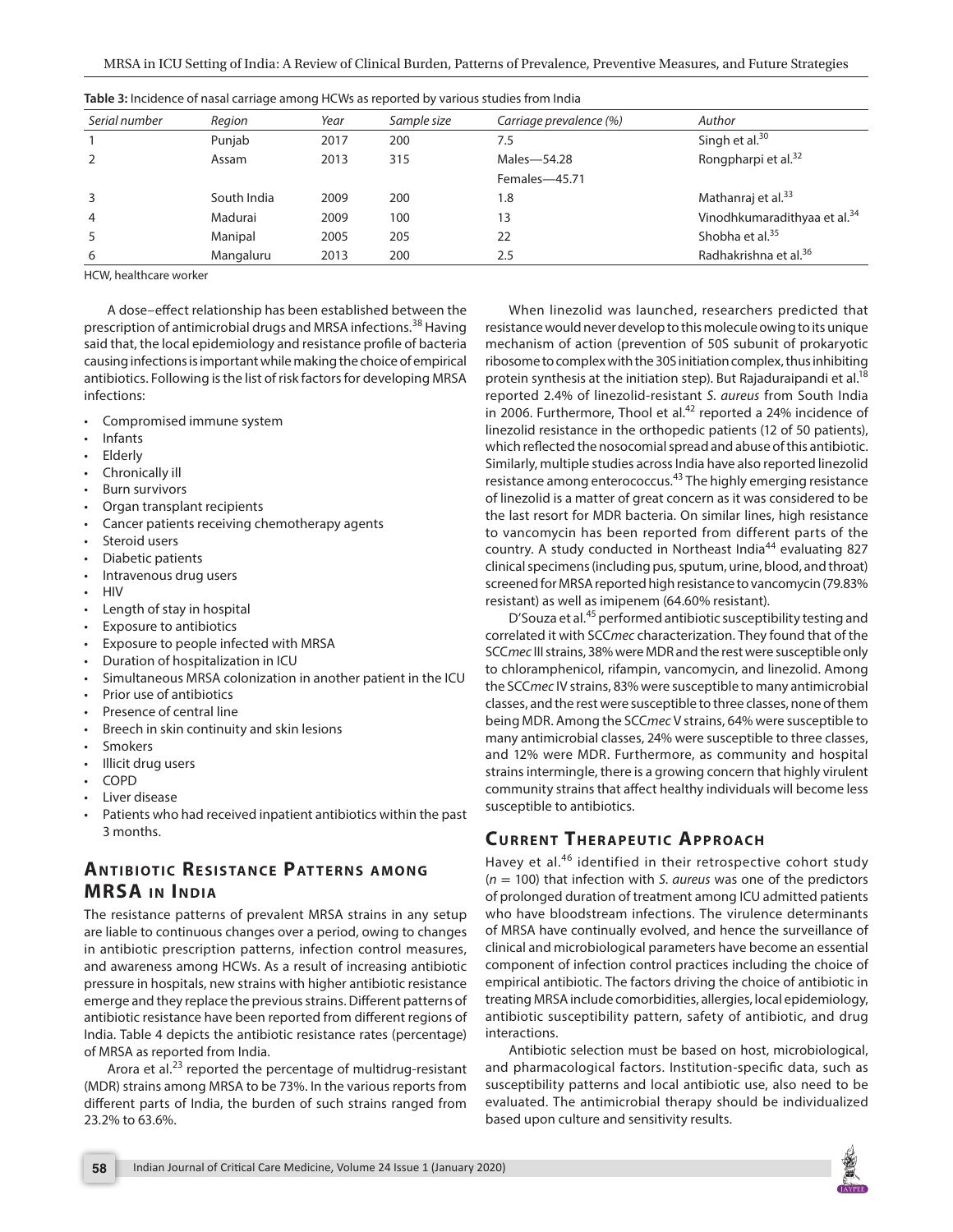| Serial number | Antibiotic                        | Kaur et al. <sup>25</sup><br>$(n = 36)$ | INSAR study <sup>26</sup><br>$(n = 26,310)$ | Kali et al. <sup>39</sup><br>$(n = 102)$ | Saikia et al. <sup>40</sup><br>$(n = 96)$ | Abbas et al. <sup>26</sup><br>$(n = 143)$ | Arora et al. <sup>23</sup><br>$(n = 250)$ | Bhutia et al.<br>$(n = 15)$ |
|---------------|-----------------------------------|-----------------------------------------|---------------------------------------------|------------------------------------------|-------------------------------------------|-------------------------------------------|-------------------------------------------|-----------------------------|
|               | Gentamicine                       | 100                                     | 58.3                                        | 66.1                                     | 91.5                                      | 46.15                                     | 72.2                                      | 20                          |
| 2             | Rifampin/<br>rifampicin           | 27.78                                   |                                             |                                          |                                           |                                           |                                           | $\Omega$                    |
| 3             | Ceftaroline                       | 0                                       |                                             |                                          |                                           |                                           |                                           |                             |
| 4             | Oxacillin (cefoxitin)             | 100                                     |                                             |                                          | 100                                       |                                           |                                           |                             |
| 5             | Ciprofloxacin                     | 100                                     | 79.3                                        | 80.6                                     | 91.5                                      | 54.54                                     | 67.8                                      |                             |
| 6             | Moxifloxacin                      | 100                                     | $\overline{\phantom{0}}$                    | $\overline{\phantom{0}}$                 | $\overline{\phantom{0}}$                  |                                           |                                           |                             |
| 7             | Trimethoprim/<br>sulfamethoxazole | 25                                      | 55.6                                        | 85.4                                     | 96.88                                     | 32.16                                     | $\overline{\phantom{0}}$                  | 100                         |
| 9             | Vancomycin                        | $\Omega$                                |                                             |                                          |                                           |                                           |                                           |                             |
| 10            | Teicoplanin                       | $\Omega$                                |                                             |                                          |                                           | 16.08                                     |                                           |                             |
| 11            | Telavancin                        | $\Omega$                                |                                             | -                                        |                                           |                                           |                                           |                             |
| 12            | Tigecycline                       | $\Omega$                                |                                             |                                          |                                           |                                           |                                           |                             |
| 13            | Clindamycin                       | 97.22                                   | 46.6                                        |                                          | 56.25                                     | 46.15                                     |                                           |                             |
| 14            | Daptomycin                        | 5.56                                    |                                             |                                          |                                           |                                           |                                           |                             |
| 15            | Erythromycin                      | 100                                     | 70.8                                        |                                          | 81.25                                     | 62.93                                     | 61.7                                      | 33.33                       |
| 16            | Linezolid                         | 2.78                                    | -                                           |                                          | $\qquad \qquad -$                         | $\equiv$                                  | -                                         |                             |
| 17            | Quinupristin/<br>dalfopristin     | 5.56                                    |                                             |                                          |                                           |                                           |                                           |                             |

| Table 4: Antibiotic resistance rates of MRSA as reported from various studies in India |  |  |  |
|----------------------------------------------------------------------------------------|--|--|--|
|----------------------------------------------------------------------------------------|--|--|--|

MRSA, methicillin-resistant *Staphylococcus aureus*

Glycopeptides, including vancomycin, are the mainstay of the treatment of MRSA. But evidence suggests toward a phenomenon of higher vancomycin minimum inhibitory concentrations (MICs), also known as "MIC creep." The CLSI recently reduced the cutoff value of vancomycin sensitivity toward MRSA from an MIC of ≤4 to an MIC of ≤2. Thereafter, much data have emerged demonstrating increasing rates of treatment failure and higher mortality among patients treated with vancomycin when MICs are higher, even if those MICs are within the currently accepted range of susceptibility  $(\leq 2)$ .<sup>47</sup>

Linezolid, tigecycline, and daptomycin are the other alternatives to vancomycin in the event of adverse reactions or resistance. On the contrary, newer drugs such as tedizolid, telavancin, and dalbavancin, which are being used for the treatment of MRSA infections also possess higher efficacy. However, linezolid resistance has already been reported from India. It is important that treating physicians utilize these options judiciously and de-escalate to β-lactams once the culture sensitivity results reveal a methicillin-sensitive *S. aureus* isolate instead of MRSA. Preservation of glycopeptides and linezolid for use only in MRSA cases should be encouraged. Table 5 mentions various options currently available in India for managing MRSA.

# **REVIVING RESEARCH AND BOOSTING THE Pipeline**<sup>41</sup>

The swift evolution of MRSA has created new challenges for drug development, healthcare systems, and for governments. There is a sense of urgency to augment the existing antibiotic pipeline. The late-stage clinical pipeline for MRSA worldwide includes an array of treatments aimed at acute bacterial skin and skin-structure infections and community-acquired bacterial pneumonia. Few of these are first-in-class agents. The others belong to drug classes such as quinolones, macrolide derivative, and a tetracycline derivative. One such promising pipeline compound is levonadifloxacin, belonging to a novel subclass of quinolone. It is unique because it is a broad spectrum bactericidal anti-MRSA drug derived from benzoquinolizine fluoroquinolone. It has a differentiated mechanism of action against MRSA. It targets key bacterial enzyme DNA gyrase along with topoisomerase IV leading to high potency even against those MRSA which are levofloxacin and moxifloxacin resistant. It also inhibits a staphylococcal efflux pump Nor A, which causes resistance to quinolones. In this manner, levonadifloxacin overcomes three well-known mechanisms of resistance to quinolones in MRSA, namely, Nor A, mutations in Topo IV, and DNA gyrase. Furthermore, levonadifloxacin is also active against MRSA biofilms . The various investigational drugs in the late phase of clinical development for MRSA are presented in Table 6.<sup>55</sup>

#### **CONCLUSION**

Antimicrobial resistance is a phenomenon inevitably related to microbial evolution and antibiotic use. In this context, the evolutionary success of MRSA has been remarkable. Methicillinresistant *S. aureus* has been considered the prototype of multiresistant nosocomial pathogens. It is considered a major public health issue worldwide and is associated with considerable morbidity and mortality. In developing countries such as India, it is being increasingly reported in both healthcare and communityassociated infections. The prevalence of MRSA is reported to be as high as 13–47% in various regions of India. It tends to fast acquire resistance to the newest antibiotics by virtue of new antibioticresistance determinants and new virulence traits. Despite an array of antibiotics, MRSA continues to pose therapeutic dilemma and remains the most feared multiple-antibiotic resistant pathogen in the ICUs. The main reason behind it is that the existing therapeutic options to treat MRSA infections are becoming limited. Resistance to vancomycin and linezolid has already been reported from different parts of India. The research efforts for antibiotic development need to be at par with it. Newer antibiotics are needed to combat the impending threat of untreatable MRSA infections.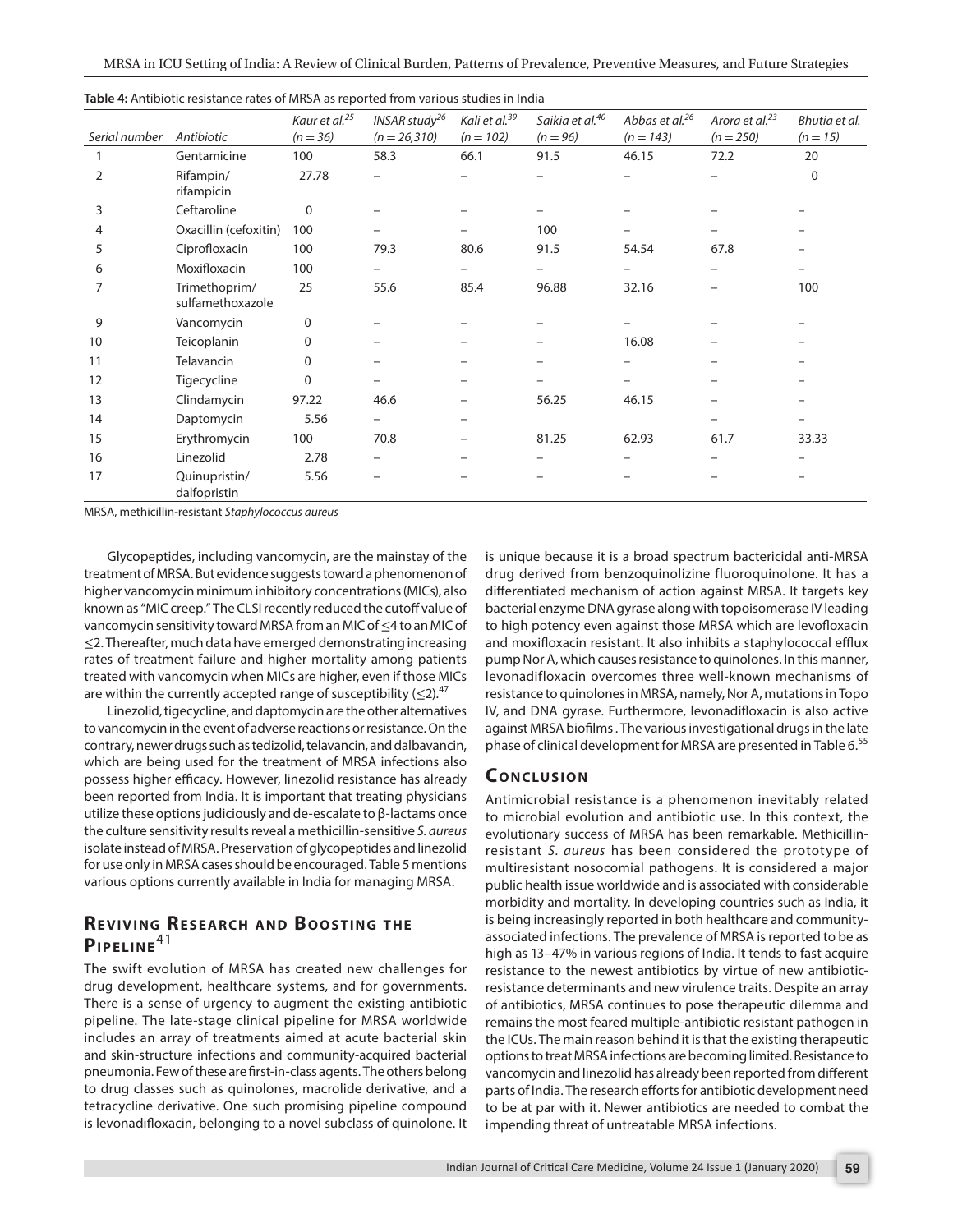|               |                                |                            | Table 5: Therapeutic options for managing MRSA infections                                                               |                                            |                      |                                                                                                                                                                                                                                                         |                                                                                                                                                                                                            |
|---------------|--------------------------------|----------------------------|-------------------------------------------------------------------------------------------------------------------------|--------------------------------------------|----------------------|---------------------------------------------------------------------------------------------------------------------------------------------------------------------------------------------------------------------------------------------------------|------------------------------------------------------------------------------------------------------------------------------------------------------------------------------------------------------------|
| <b>Serial</b> |                                |                            | Mechanism of                                                                                                            | Bacteriostatic/                            | Route of             |                                                                                                                                                                                                                                                         |                                                                                                                                                                                                            |
| 1             | number Drug name<br>Vancomycin | Drug class<br>Glycopeptide | action<br>Vancomycin<br>inhibits<br>the cross-<br>linking within<br>peptidoglycan<br>layer of<br>bacterial cell<br>wall | bactericidal<br>Bactericidal<br>(variable) | administration<br>IV | Indications<br>MRSA, Staphylococcus<br>endocarditis,<br>and Diphtheroid<br>endocarditis                                                                                                                                                                 | Major adverse effects<br>Infusion-related ana-<br>phylactoid reactions,<br>nephrotoxicity,<br>pseudomembranous<br>colitis, ototoxicity,<br>neutropenia, and<br>phlebitis                                   |
| 2             | Linezolid                      | Oxazolidinone              | <b>Inhibits</b><br>bacterial<br>protein<br>synthesis                                                                    | Bacteriostatic                             | IV and oral          | SSTI, vancomycin-<br>resistant Enterococcus<br><i>faecium</i> infections,<br>nosocomial pneu-<br>monia                                                                                                                                                  | Diarrhea, vomiting,<br>headache, nausea, and<br>anemia                                                                                                                                                     |
| 3             | Tigecycline                    | Glycylcycline              | Bacteriostatic:<br>inhibits protein<br>translation in<br>bacteria by<br>binding to the<br>30 S ribosomal<br>subunit     | Bacteriostatic                             | IV                   | Complicated skin<br>and skin structure<br>infections (cSSSI),<br>complicated intra-<br>abdominal infections,<br>and community-<br>acquired bacterial<br>pneumonia                                                                                       | Nausea, vomiting,<br>diarrhea, abdominal<br>pain, headache, and<br>increased serum<br>glutamic pyruvic<br>transaminase (SGPT)                                                                              |
| 4             | Teicoplanin                    | Glycopeptide               | Inhibits bacte-<br>rial cell wall<br>synthesis                                                                          | Bactericidal                               | IM or IV             | Skin and soft tissue<br>infections, urinary<br>tract infections, lower<br>respiratory tract infec-<br>tions, joint and bone<br>infections, septicemia,<br>endocarditis, and<br>peritonitis related to<br>continuous ambula-<br>tory peritoneal dialysis | Local reactions,<br>hypersensitivity,<br>increased<br>transaminases,<br>eosinophilia,<br>thrombocytopenia,<br>increase in serum<br>creatinine, blood urea,<br>renal failure, hearing<br>loss, and tinnitus |
| 5             | Daptomycin                     | Cyclic<br>lipopeptide      | <b>Bacterial cell</b><br>membrane lysis                                                                                 | Bactericidal                               | IV                   | cSSSI, Staphylococcus<br><i>aureus</i> bloodstream<br>infections (bactere-<br>mia), right-sided infec-<br>tive endocarditis                                                                                                                             | Diarrhea, headache,<br>dizziness, rash, ab-<br>normal liver function<br>tests, elevated creatine<br>phosphokinase (CPK),<br>urinary tract infections,<br>hypotension, and<br>dyspnea                       |
| 6             | Ceftaroline                    | Cephalospor-<br>ins        | Bactericidal:<br>binds to<br>essential<br>penicillin-<br>binding protein                                                | <b>Bactericidal</b>                        | ${\sf IV}$           | ABSSI and CAP                                                                                                                                                                                                                                           | Diarrhea, nausea, rash,<br>vomiting, and pyrexia                                                                                                                                                           |
| 7             | Ceftobiprole                   | Cephalospor-<br>ins        | Has high<br>affinity for<br>PBP2a of MRSA                                                                               | Bactericidal                               | IV                   | HAP, VAP, and CAP                                                                                                                                                                                                                                       | Hypersensitivity<br>reactions, Clostridium<br>difficile-associated,<br>direct Coombs' test<br>seroconversion                                                                                               |
| 8             | Clindamycin                    | Lincosamide<br>antibiotic  | Inhibits<br>bacterial<br>protein<br>synthesis at the<br>level of the 50S<br>ribosome                                    | <b>Bacteriostatic</b>                      | IV or oral           | Skin and skin<br>structure infec-<br>tions, gynecological<br>infections, intra-<br>abdominal infections,<br>septicemia, and bone<br>and joint infections                                                                                                | Pruritus, rash,<br>urticarial, abdominal<br>pain, diarrhea, and<br>esophagitis                                                                                                                             |

MRSA, methicillin-resistant *Staphylococcus aureus*; IV, intravenous; IM, intramuscular; ABSSI, acute bacterial skin and skin structure infections; HAP, hospital-acquired pneumonia; CAP, community-acquired pneumonia; VAP, ventilator-associated pneumonia; SSTI, skin and soft tissue infection

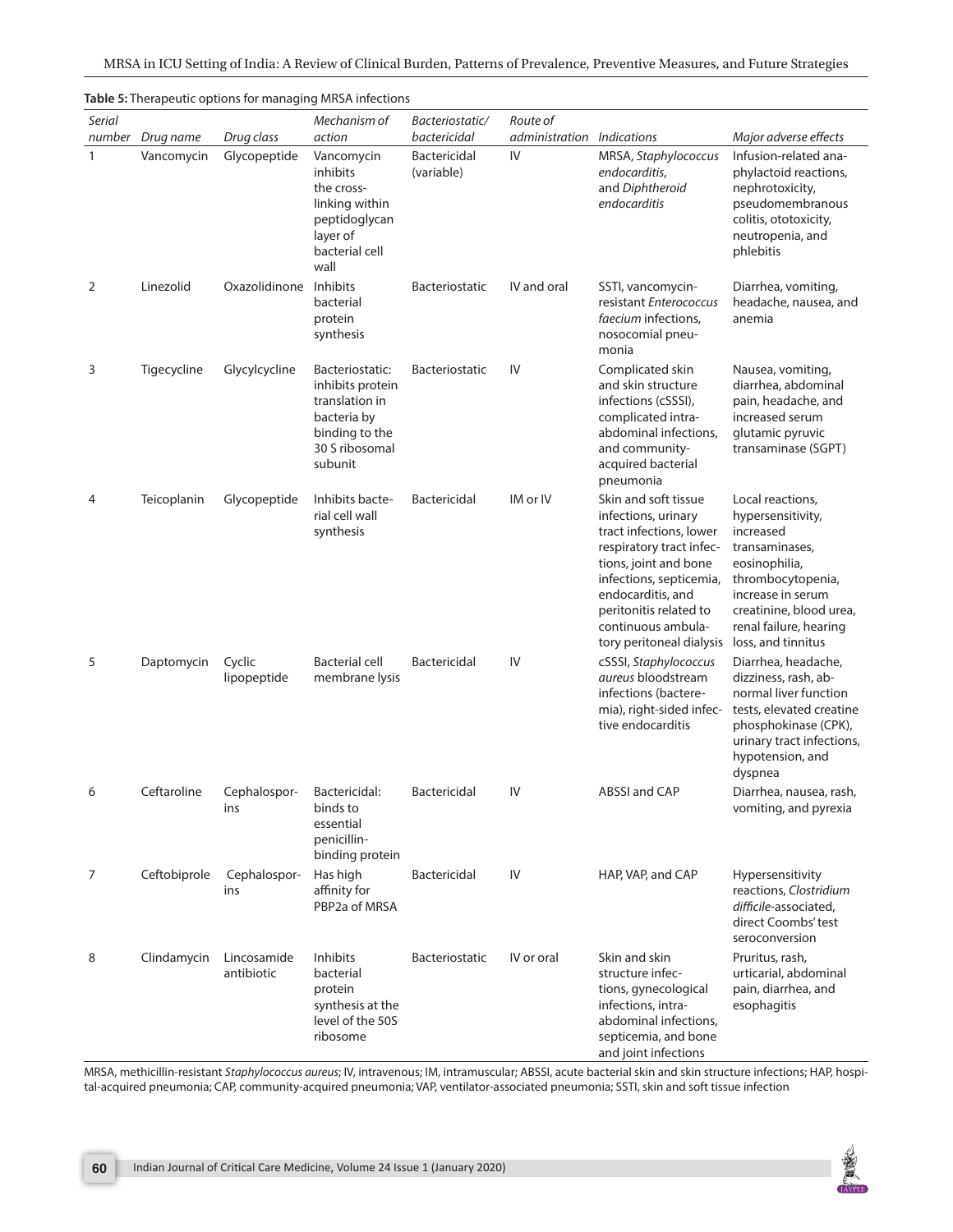|                                   |                                          |                                       | Phase of clinical develop-                                                                    |                                                   |
|-----------------------------------|------------------------------------------|---------------------------------------|-----------------------------------------------------------------------------------------------|---------------------------------------------------|
| Molecule                          | Class                                    | Potential clinical use                | ment                                                                                          | Route of administration                           |
| Levonadifloxacin48                | Benzoguinolizine qui-<br>nolone          | ABSSI, DFI, HAP, CAP, and<br>BJI      | Phase III                                                                                     | IV/oral                                           |
| Radezolid <sup>49</sup>           | Oxazolidinone                            | <b>SSTI and CAP</b>                   | Phase II                                                                                      | Oral                                              |
| Eravacycline <sup>50</sup>        | Tetracycline; synthetic<br>fluorocycline | Intra-abdominal infections<br>and UTI | Phase III IGNITE<br>(investigating Gram-<br>negative infections treated<br>with eravacycline) | IV and oral                                       |
| Omadacycline <sup>51</sup>        | Tetracycline;<br>aminomethylcycline      | <b>SSTI and CAP</b>                   | Phase III                                                                                     | IV and per oral                                   |
| Lefamulin <sup>52</sup>           | Pleuromutilin                            | <b>SSTI and CAP</b>                   | Phase III                                                                                     | IV and per oral                                   |
| Brilacidin <sup>44</sup>          | Defensin-mimetic                         | <b>ABSSSI</b>                         | Phase II b                                                                                    | IV, per oral and oral rinse<br>for oral mucositis |
| Debio 1450 Afabicin <sup>53</sup> | Fabl enzyme inhibitor                    | <b>ABSSSI</b>                         | Phase II                                                                                      | IV and per oral                                   |
| CEM-102 Taksta <sup>54</sup>      | Fusidic acid                             | <b>ABSSSI</b>                         | Phase III                                                                                     | IV and per oral                                   |

**Table 6:** Various investigational drugs in the late phase of clinical development for MRSA

MRSA, methicillin-resistant *Staphylococcus aureus*; ABSSI, acute bacterial skin and skin structure infections; DFI, diabetic foot infections; HAP, hospitalacquired pneumonia; CAP, community-acquired pneumonia; BJI, bone and joint infection; IV, intravenous; SSTI, skin and soft tissue infection; UTI, urinary tract infection; ABSSSI, acute bacterial skin and skin structure infections

# **CLINICAL SIGNIFICANCE**

Several potential antibiotic agents are in the pipeline and, therefore, the future of MRSA management seems reassuring. Furthermore, the hospitals need to implement MRSA surveillance, stricter hand hygiene measures besides developing a strong antibiotic stewardship program which includes development of antibiotic policies based on local microorganism flora and the sensitivity patterns, prescription audit, and pharmacovigilance.

#### **Referen ces**

- 1. Borg MA, Kraker M, Scicluna EA, van de Sande-Bruinsma N, Tiemersma E, Monen J, et al. Prevalence of methicillin-resistant *Staphylococcus aureus* (MRSA) in invasive isolates from southern and eastern Mediterranean countries. J Antimicrob Chemother 2007;60(6): 1310–1315.
- 2. Frinkin SK, Hageman JC, Morrison M, Sanza LT, Sabetti KC, Jernigan JA, et al. Methicillin resistant *Staphylococcus aureus* in three communities. N Engl J Med 2005;352(14):1436–1444.
- 3. World Health Organization. Health care-associated infections fact sheet. Available at: http://www.who.int/gpsc/country\_work/ gpsc\_ccisc\_fact\_sheet\_en.pdf, accessed 17.7.18.
- 4. Coia JE, Duckworth GJ, Edwards DI, Farrington M, Fry C, Humphreys H, et al. Guidelines for the control and prevention of meticillin-resistant *Staphylococcus aureus* (MRSA) in healthcare facilities. J Hosp Infect 2006;63(Suppl):S1–S44.
- 5. Basak S, Mallick SK, Bose S. Methicillin resistant *Staphylococcus aureus* (MRSA) infections. J Clin Diagn Res 2010;4:2111–2115.
- 6. Fluit AC, Wielders CL, Verhoef J, Schmitz FJ. Epidemiology and susceptibility of 3051 *Staphylococcus aureus* isolates from 25 university hospitals participating in the European SENTRY study. J Clin Microbiol 2001;39(10):3727–3732.
- 7. Geneva: 1996. World Health Organization. The world health report.
- 8. Robinson DA, Kearns AM, Holmes A, Morrison D, Grundmann H, Edwards G, et al. Re-emergence of early pandemic *Staphylococcus aureus* as a community-acquired meticillin-resistant clone. Lancet 2005;365(9466):1256–1258.
- 9. Kreiswirth B, Kornblum J, Arbeit RD, Eisner W, Maslow JN, McGeer A, et al. Evidence for a clonal origin of methicillin resistance in *Staphylococcus aureus.* Science 1993;259(5092):227–230.
- 10. Musser JM, Kapur V. Clonal analysis of methicillin-resistant *Staphylococcus aureus* strains from intercontinental sources: association of the mec gene with divergent phylogenetic lineages implies dissemination by horizontal transfer and recombination. J Clin Microbiol 1992;30(8):2058–2063.
- 11. Enright MC, Robinson DA, Randle G, Feil EJ, Grundmann H, Spratt BG. The evolutionary history of methicillin-resistant *Staphylococcus aureus* (MRSA). Proc Natl Acad Sci U S A 2002;99(11):7687–7692.
- 12. Indian Network for Surveillance of Antimicrobial Resistance (INSAR) group, India. Methicillin resistant *Staphylococcus aureus* (MRSA) in India: prevalence & susceptibility pattern. Indian J Med Res 2013;137(2):363–369.
- 13. Wattal C, Goel N, Oberoi JK, Raveendran R, Datta S, Prasad KJ. Surveillance of multidrug resistant organisms in tertiary care hospital in Delhi, India. J Assoc Physicians India 2010;58(Suppl):32–36.
- 14. Jindal N, Malhotra R, Grover P, Singh S, Bansal R, Kaur S. Methicillin resistant *Staphylococcus aureus* (MRSA) in Malwa region of Punjab (North-West India). Indian J Med Res 2016;143(3):371–372. DOI: 10.4103/0971-5916.182630.
- 15. Eshwara VK, Munim F, Tellapragada C, Kamath A, Varma M, Lewis LE, et al. *Staphylococcus aureus* bacteremia in an Indian tertiary care hospital: observational study on clinical epidemiology, resistance characteristics, and carriage of the Panton-Valentine leukocidin gene. Int J Infect Dis 2013;17(11):e1051–e1055.
- 16. Gopalakrishnan R, Sureshkumar D. Changing trends in antimicrobial susceptibility and hospital acquired infections over an 8 year period in a tertiary care hospital in relation to introduction of an infection control programme. J Assoc Physicians India 2010;58(Suppl):25–31.
- 17. Datta P, Vasdeva HR, Chander J. Optimization of multiple mucocutaneous site sampling method for screening MRSA colonization in ICU. Indian J Crit Care Med 2013;17(4):243–245. DOI: 10.4103/0972- 5229.118421.
- 18. Rajaduraipandi K, Mani KR, Panneerselvam K, Mani M, Bhaskar M, Manikandan P. Prevalence and antimicrobial susceptibility pattern of methicillin resistant *Staphylococcus aureus*: a multicentre study. Indian J Med Microbiol 2006;24(1):34–38.
- 19. Mehta AA, Rodrigues CC, Kumar RR, Rattan AA, Sridhar HH, Mattoo VV, et al. A pilot programme of MRSA surveillance in India (MRSA Surveillance Study Group). J Postgrad Med 1996;42(1):1–3.
- 20. Tsering DC, Pal R, Kar S. Methicillin-resistant *Staphylococcus aureus*: prevalence and current susceptibility pattern in Sikkim. J Glob Infect Dis 2011;3(1):9–13. DOI: 10.4103/0974-777X.77289.